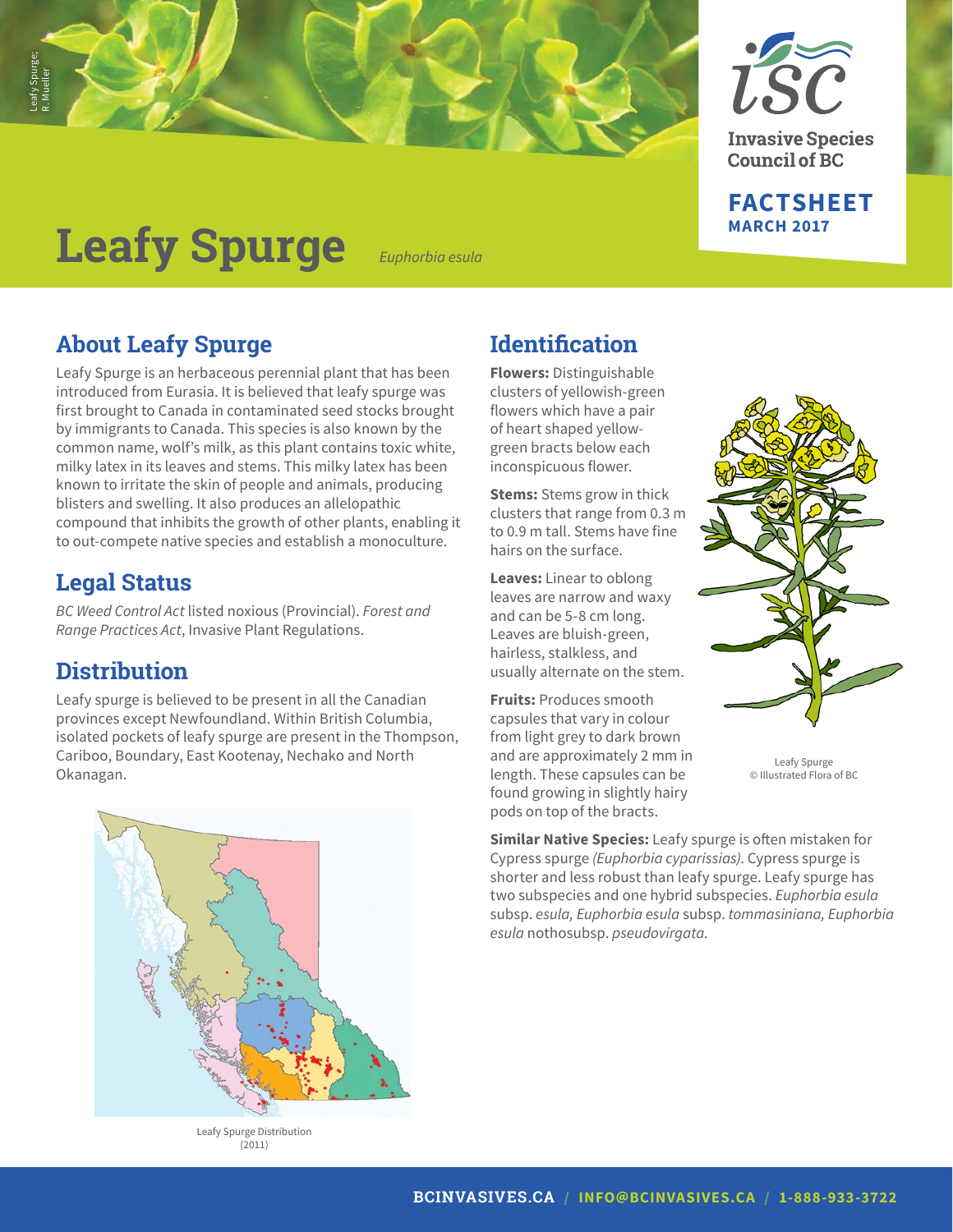

# **7 years IS THE TIME LEAFY SPURGE seed REMAINS VIABLE IN THE SOIL**

## **Ecological Characteristics**

**Habitat:** It is adapted to a wide variety of site conditions, is capable of growing on a range of soil types and can tolerate very dry to very wet climates; however, it does require warmth for good growth. It tolerates dry roadsides, fields, waste places and disturbed soil and is most aggressive in semi-arid areas.

**Reproduction:** Reproduces by seed and vegetatively. Seeds have a high germination rate and can remain viable in the soil for up to 7 years. Plants also have an extensive lateral root system that can reach nearly 4.6 m laterally, and about 9.1 m deep. As many as 300 underground adventitious buds can be found on these long roots, all capable of producing new shoots.

**Dispersal:** The three-sided capsules explode when ripe, sending the enclosed seeds up to 4.6 m from the parent plant. Seeds are covered in a sticky gel that can easily attach to animals and humans leading to further dispersal. Seeds float on water, and can be transported and deposited by flood water. Seeds can also be moved through contaminated soil.



## **Impact**

**Ecological:** Leafy spurge is considered among the most 'unwanted' invasive plants in BC. It is an aggressive, longlived, weed that tends to displace all other vegetation in rangeland, pasture, and native habitats. Leafy spurge can decrease rangeland diversity, threaten native plants and degrade wildlife habitat.

**Economic:** Landowners with severe infestations on their grazing land may face decreased land values, experience reduced cattle stocking rates and income. In Manitoba, losses due to leafy spurge are estimated at \$20 million (USD) per year.

**Social:** Leafy spurge displaces native vegetation and biodiversity reducing recreational and tourism values associated with British Columbia's landscapes. This species also poses health risks to BC citizens as it contains white milky latex that can cause the skin on people (and pets) to swell and blister.

## **Integrated Pest Management**

*IPM is a decision-making process that includes*  identification and inventory of invasive plant populations, assessment of the risks that they pose, development of well-informed control options that may include a number of *methods, site treatment, and monitoring.*

#### **Prevention**

- » Monitor for leafy spurge on frequently travelled trails and entrances to pastures – also on disturbed sites.
- » Avoid driving through or mowing patches when seeds are viable (July-August).
- » Remove plant parts and seeds from personal gear and clothing, also check and clean any equipment or vehicles before leaving an infested site.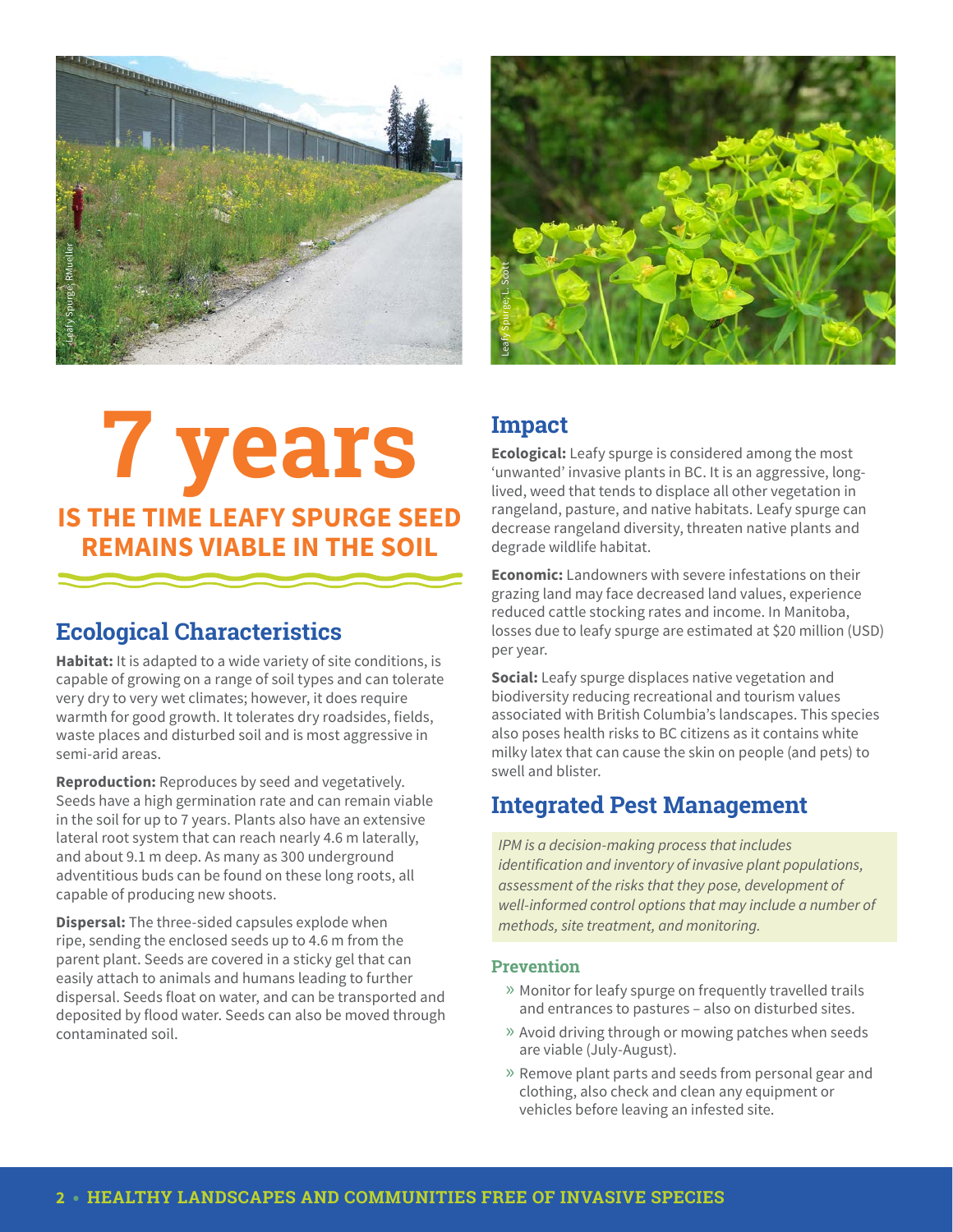- » Avoid transporting any hay, topsoil or gravel that has come from an infested area.
- » Bag or tarp any plant parts before they are transported to a disposal site.

#### **Cultural control**

- » Multi species (sheep and goats) grazing is effective as it removes the top growth of the plant, causes stress to the root system, and opens up areas for native grasses to establish and grow. Grazing also removes the flowering portion of the plant and over time, helps to reduce the number of seeds deposited into the soil bank.
- » Burning is an effective tool to reduce top growth however it can stimulate plant growth. Burning should be used in combination with other control techniques.

#### **Mechanical control**

- » Hand pulling can be effective for very small patches. Because hand pulling encourages vegetative growth, small patches must be pulled every 2-3 weeks. If using this method, ensure to use gloves to avoid the toxic sap.
- » Mowing can be effective in preventing seed production, if timed properly. Repeat mowing.

#### **Biocontrol**

The flea beetles *Aphthona nigriscutis* and *Aphthona cyparrissae* have been proven the most effective bioagent control against leafy spurge in BC. The adult beetles feed on the leaves while the root mining larvae puts the plant under the most stress. The damage caused by the flea beetles will also make the plants more susceptible to other control methods.

The leaf tying moth *(Lobesia euphorbiana)* has also been proven effective. The larvae roll the terminal leaves of the plant into a tight tube and feed upon developing flower buds. This prevents the plant from flowering and seeding and may also weaken the plant to help other bioagents thrive. The leaf tying moth is not currently available for general distribution in BC.

#### **Chemical Control**

Herbicide recommendations and use must first consider site characteristics and be prescribed based on site goals and objectives. Herbicide labels and other sources or information must be reviewed before selecting and applying herbicides

- » Herbicides can eliminate small patches of leafy spurge with persistent treatments. Larger areas require additional (integrated) control measures, because longterm control is extremely difficult to achieve with any single control method. Thus, herbicides are an important component of any integrated pest management (IPM) program focused on leafy spurge control.
- » Proper timing of herbicide applications is essential for good Leafy spurge control. Leafy spurge is most susceptible to picloram alone or picloram plus 2,4-D or dicamba plus 2,4-D applications when the plant is in the true flowering and seed production stage from mid-to late June, or in early to mid-September after the stems have developed new fall re-growth.
- » Glyphosate, a non-selective herbicide, provides good leafy spurge control when applied during active growth.

Application of herbicides on Crown land must be carried out following a confirmed Pest Management Plan *(Integrated Pest Management Act)* and under the supervision of a certified applicator. *www.env.gov.bc.ca/epd/epdpa/ipmp/index.html*